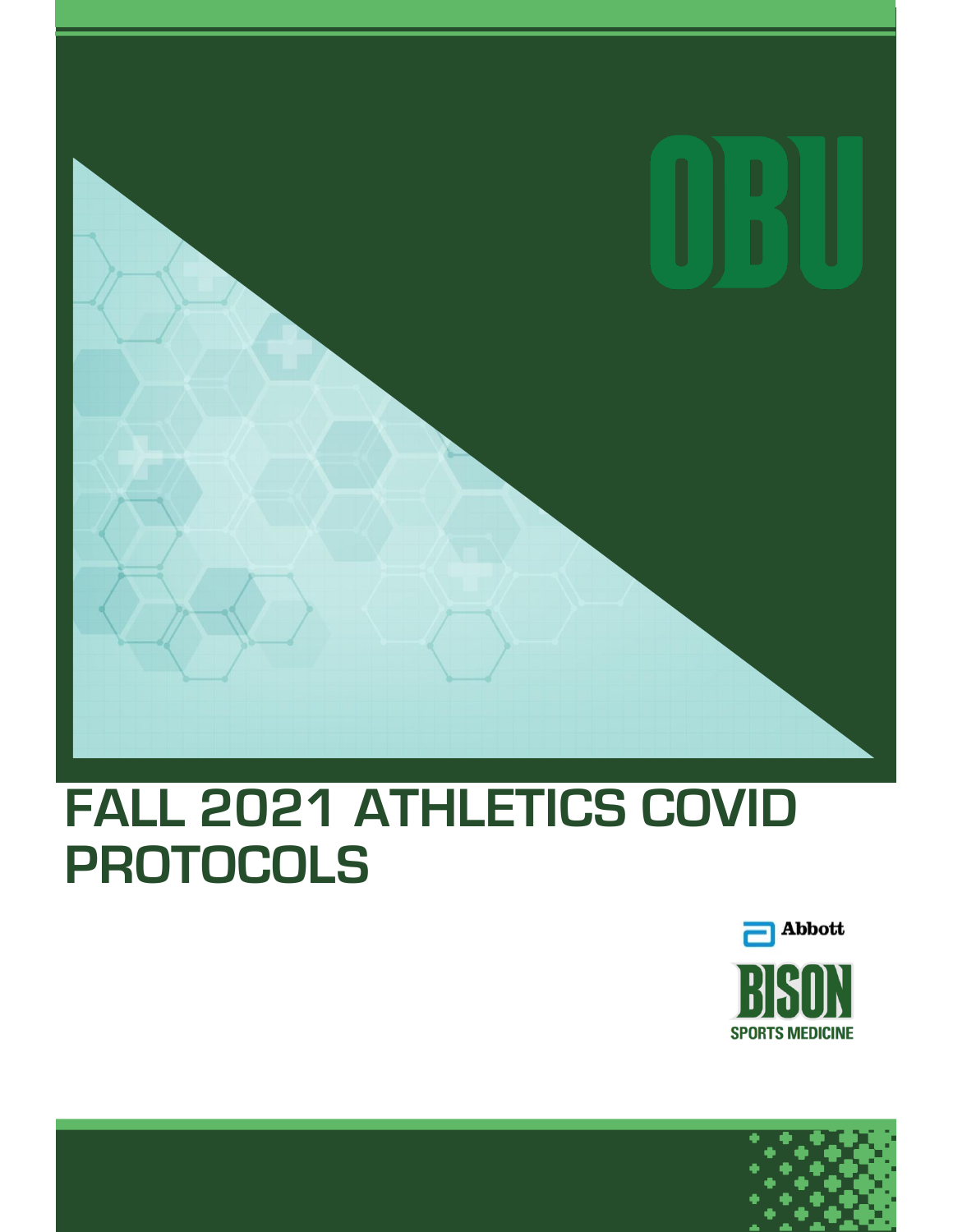

## **TESTING STRATEGIES FOR FALL 2021**

#### **BASELINE TESTING**

- **ALL TIER 1** individuals (student-athletes & staff) will be tested after returning to campus regardless of vaccination status.
	- o This will take place Aug 23 & 24
		- Testing slots will be 7am-12pm

#### **SYMPTOMATIC TESTING**

- **Any student-athlete experiencing symptoms can and will be tested.** 
	- o Unvaccinated or Vaccinated
- **Symptomatic individuals will be referred to one of the following:** 
	- **Campus Nurse (via TEAM CLINICS)**
	- **Team Physician(s) – Dr. Aldrich, Dr. Cassaday**  $\blacksquare$
	- **Local Urgent Care**
- OBU Sports Medicine will **NOT** perform symptomatic testing, **EXCEPT** in certain situations when necessary.
	- o This is in accordance with campus policy that any symptomatic individual **MUST** have doctor's clearance (with a negative COVID test) to be **RELEASED** back to campus-related activities (class, dorm, athletics, etc.)
- We reserve the right to change this policy at any time should campus, city, county and/or state policy require that we should OR campus/local infection rates rise.

### **SURVEILLANCE TESTING**

- **Starting 8.29.21, GAC policy requires 25% of all unvaccinated student-athletes of in-season sports be tested weekly.**
- This will remain in effect indefinitely.

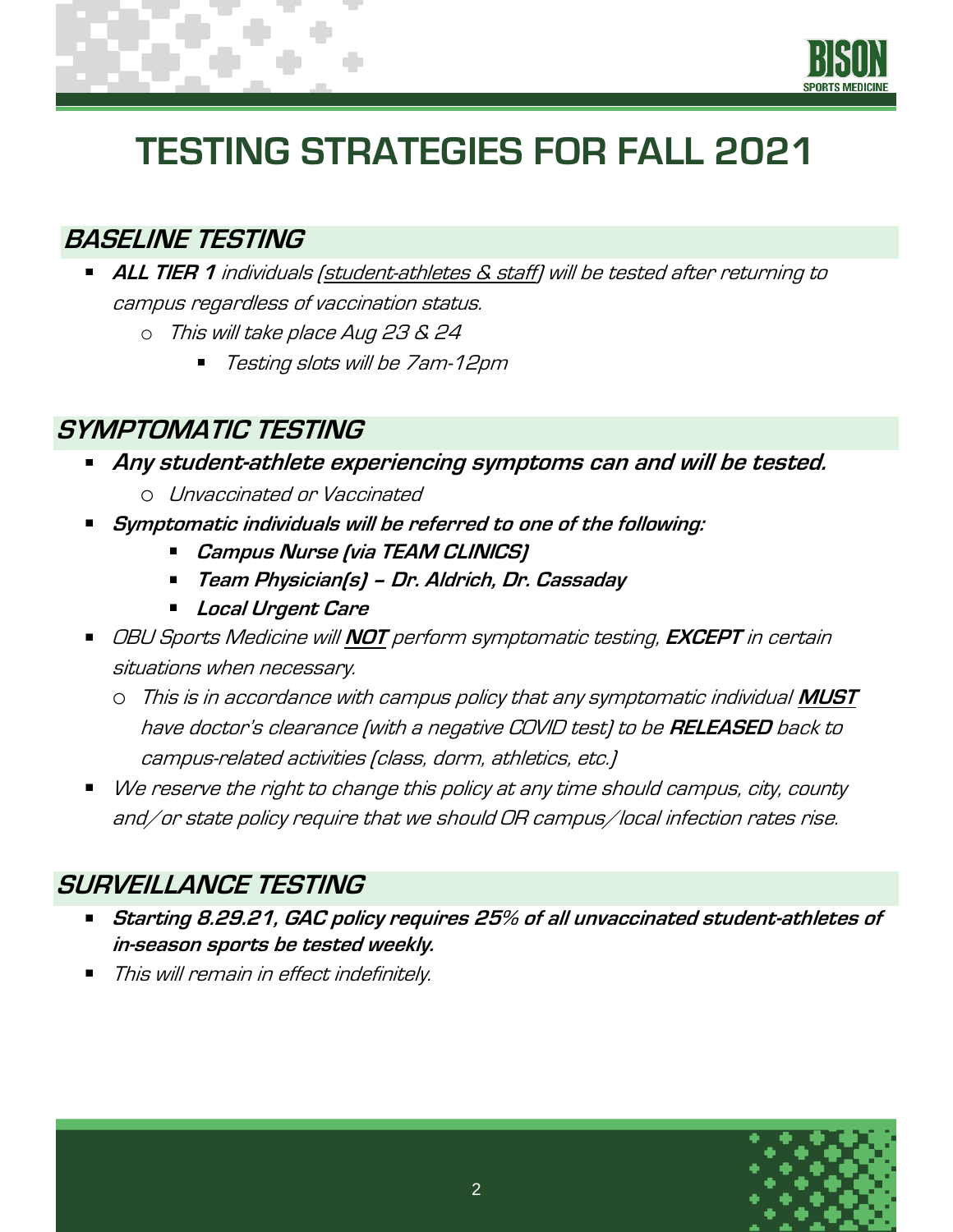

### **TESTING FOR COMPETITION**

- **At this time, we will NOT be testing specifically prior to any competitions/travel unless specifically required by a non-conference opponent or for NCAA postseason.**
- However, we reserve the right to change this policy at any time should campus, city, county and/or state policy require that we should OR campus/local infection rates rise.
- For out-of-conference/off-campus competitions, all protocols of opposing  $\blacksquare$ conference/school will be followed

NCAA Resocialization Fall 2021 [https://ncaaorg.s3.amazonaws.com/ssi/COVID/SSI\\_ResocializationFall2021.pdf](https://ncaaorg.s3.amazonaws.com/ssi/COVID/SSI_ResocializationFall2021.pdf)

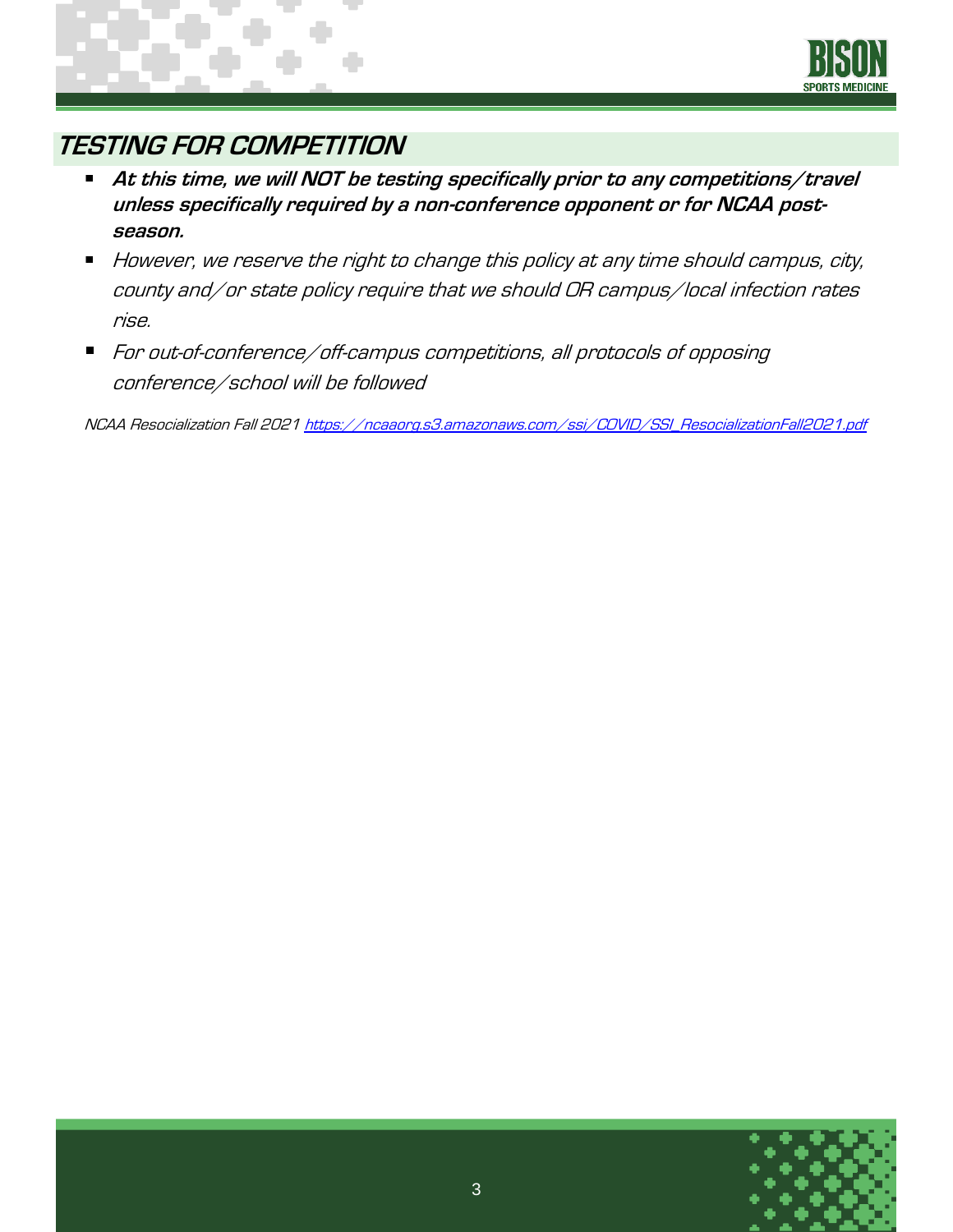

### **QUARANTINE & ISOLATION**

- ACCORDING TO CDC GUIDELINES, VACCINATED INDIVIDUALS WILL NOT HAVE TO QUARANTINE IF THEY ARE A CLOSE CONTACT
	- o However, it is recommended that vaccinated close contacts be tested 3-5 days after exposure, even if asymptomatic.
	- o Wearing a mask indoors for 14 days following exposure or until receiving a (-) test is recommended.
- Quarantine due to being a close-contact will be treated according to OBU campus policy.
- No exercise restrictions, unless cardiopulmonary symptoms develop.
- Testing (+) will trigger a 10-day isolation period. Isolation can be discontinued on Day 11, as long as at least 24hrs have passed since resolution of symptoms/fever.
- NO exercise during isolation. Post-isolation RTP protocol to be followed and completed PRIOR to full release back to participation.
- If a symptomatic individual tests (-), they will need MD confirmation/clearance prior to returning to school/athletics per OBU institutional policy.

Student-athletes that become symptomatic, test (+), or are considered close contacts must complete the following forms for Campus Life:

- [CLOSE CONTACT FORM](https://okbu.formstack.com/forms/covid_contact_notification)
- [POSITIVE TEST FORM](https://okbu.formstack.com/forms/covid_positive_form)
- [SYMPTOMATIC FORM](https://okbu.formstack.com/forms/covid_symptomatic_form)